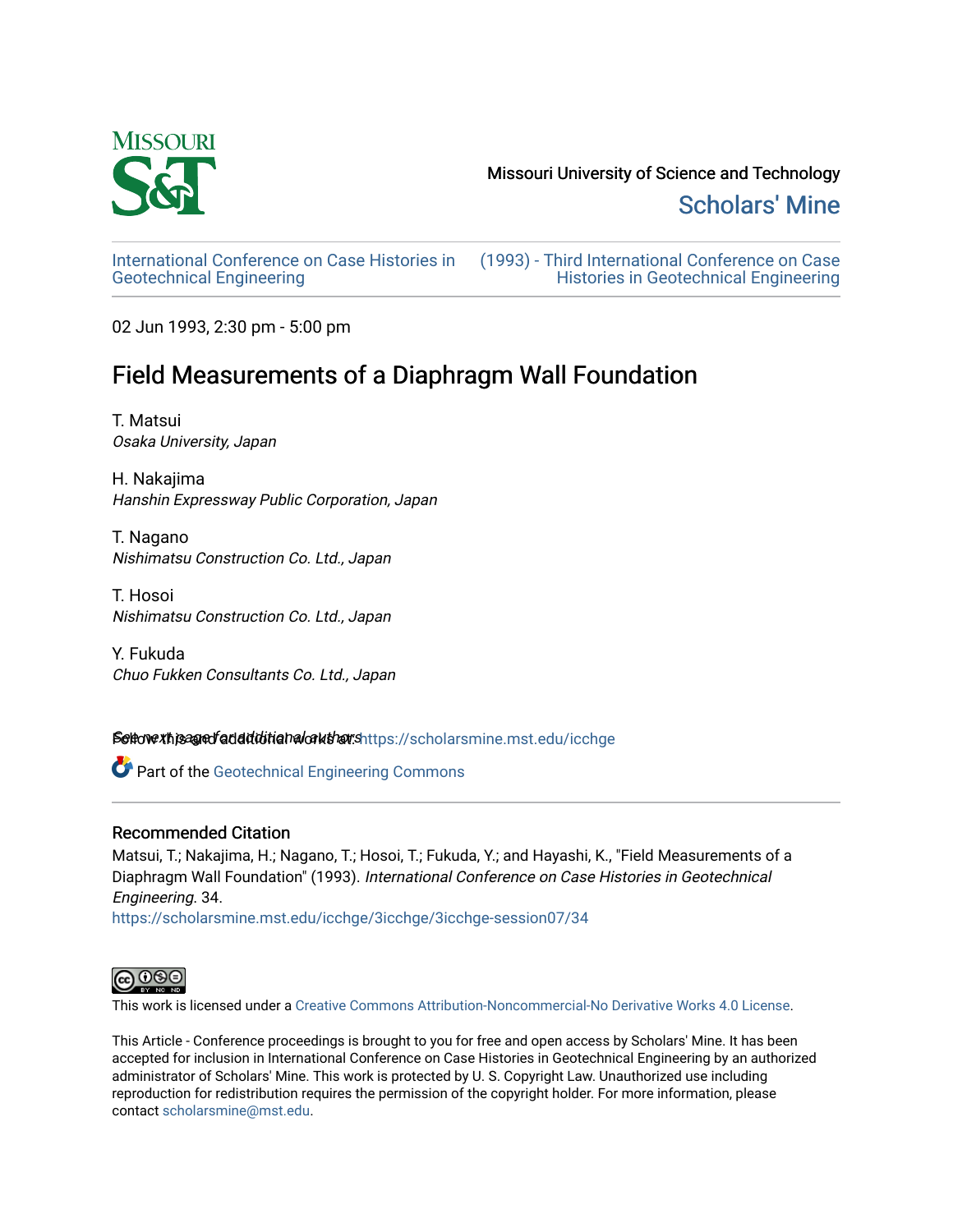## Author

T. Matsui, H. Nakajima, T. Nagano, T. Hosoi, Y. Fukuda, and K. Hayashi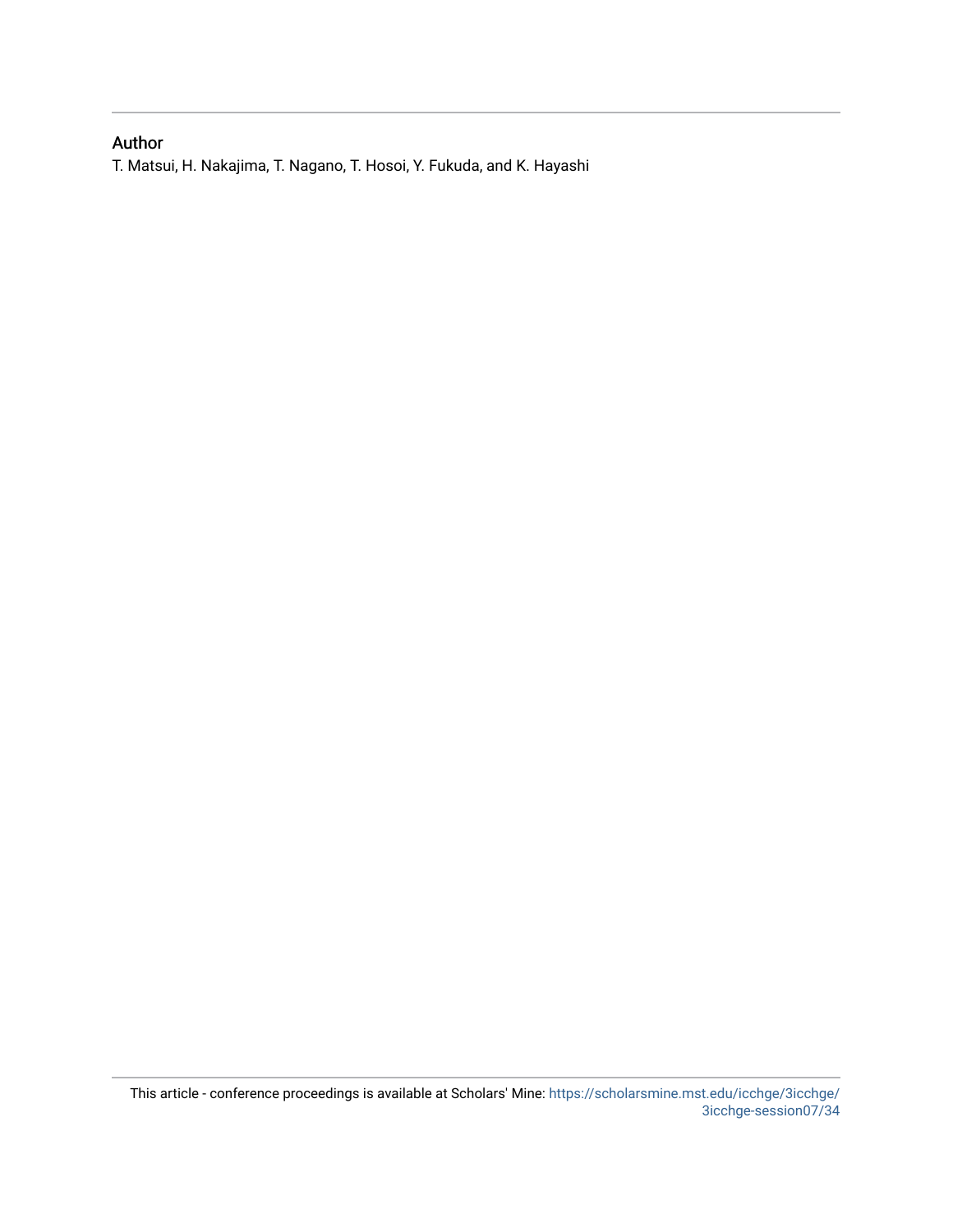

**Proceedings: Third International Conference on Case Histories in Geotechnical Engineering, St. louis, Missouri, June 1-4, 1993, Paper No. 7.28** 

# **Field Measurements of a Diaphragm Wall Foundation**

**T. Matsui T. Hosoi** 

**Chief Engineer, Nishimatsu Construction Co. Ltd., Japan** 

## **H. Nakajima Y.Fukuda**

**Project Manager, Hanshin Expressway Public Corporation, Japan Chief Engineer, Chuo Fukken Consultants Co. Ltd., Japan** 

### **T. Nagano**

**Project Leader, Nishimatsu Construction Co. Ltd., Japan** 

### **K. Hayashi**

**Engineer, Chuo Fukken Consultants Co. ltd., Japan** 

SYNOPSIS Field measurements of a small-sectioned diaphragm wall foundation for a highway bridge have been performed to understand the stability of the trench wall during construction. In this paper, a case history on the field measurements of the diaphragm wall foundation during deep trench excavation is presented.

#### INTRODUCTION

In the construction of a small-sectioned diaphragm wall foundation, a serious problem is<br>trench wall failure which is caused by excess trench wall failure which is caused by excess pore water pressure during deep excavation pore water pressure during deep excavation<br>using bucket-type excavator. Although it has been estimated through the experience of actual construction that the excess pore water pressure remarkably generates not only *in* the Recent Deposits but also in the Pleistocene Deposits, the mechanism of the generation of excess pore water pressure has not been elucidated yet. Field measurements of a small-sectioned diaphragm wall foundation have been performed to understand the behavior of the excess pore water pressure and also the stability of trench wall during construction.

In this paper, a case history on the field measurements of a diaphragm wall foundation is presented, together with discussing the mechanism of excess pore water pressure development and the relationship between the excess pore water pressure and the stability of foundation ground.

#### FIELD MEASUREMENTS

The small-sectioned diaphragm wall foundation was designed and constructed as a foundation of the elevated highway bridge of Hanshin Expressway Public Corporation, which is located at the nothern part of Osaka Bay area as shown<br>in Fig. 1. The details of the construction site The details of the construction site and the location of the measured diaphragm wall foundation are shown *in Fig.* 2.

The soil profile at the construction site is shown *in* Fig. 3. A reclaimed layer of about 20 meters is located at the top of the ground, being underlain by an alluvial clay layer of several meters and alternately deposited sandy and clayey layers in the Pleistocene Deposits. Soil improvement for preventing trench wall failure has been applied to the reclaimed layer and the alluvial clay layer.

The general descriptions of field measurements are shown in Table 1. The pore water pressure

and the lateral earth pressure are measured *in*  sandy layers both inside and outside the<br>diaphragm wall foundation. The vibration diaphragm wall foundation. acceleration, the deformation and the water level are measured in the ground inside the diaphragm wall foundation, together with sampling and some laboratory tests. The bucket movement and the excavation depth are also measured at the diaphragm wall foundation during<br>construction. The detailed location of The detailed location of measuring instrumentation is shown in Figs. 3 and 4. The field measurements are focused on the Peistocene Deposits, the sandy layers of which are in danger of the trench wall failure. The field measurements are carried out, when the final element is excavated as shown in Fig.<br>4. That is, as the ground inside the diaphragm That is, as the ground inside the diaphragm wall foundation is surrounded by wall concrete and trench slurry in three directions, the construction of the final element makes the *inside* ground fully enclosed. This may be a main reason to generate a higher excess pore water pressure in the inside ground.

A measursing system, which is composed of a personal computer and electro-magnetic oscillograph, is used at the construction site, to monitor the ground stability *in* real time during the construction work. At the center of



Fig. 1. Location of Construction Site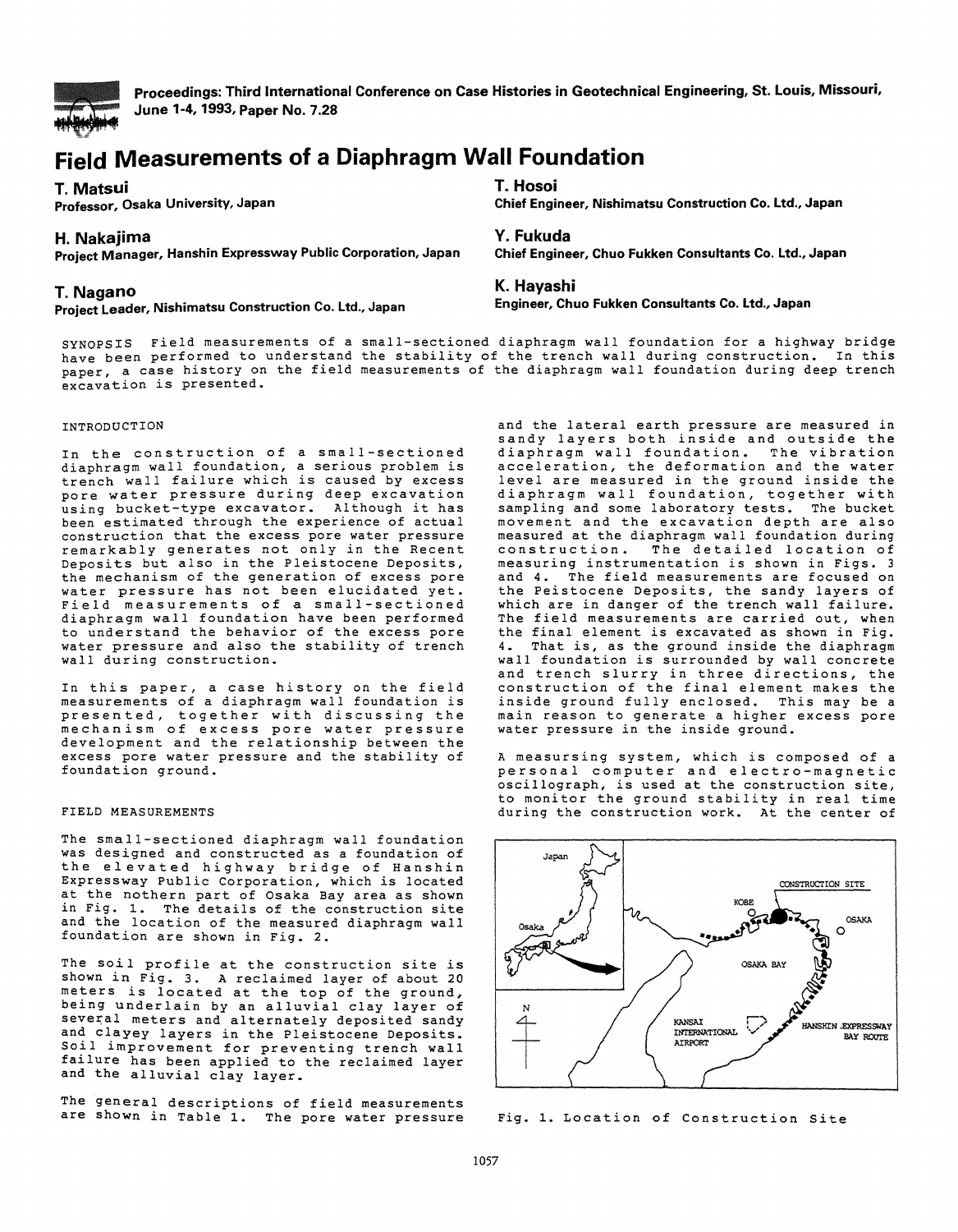





Fig. 4. Sectional Plan Diaphragm Wall of Small-Sectioned Foundation



Fig. 3. *Soil* Profile and Location of Measuring Instrumentation

|  |  |  | TABLE 1 General Descriptions of Field Measurements |  |  |  |
|--|--|--|----------------------------------------------------|--|--|--|
|--|--|--|----------------------------------------------------|--|--|--|

| Locations                       | Items                                   | Contents                                                                               | Gauges or Apparatus                         |
|---------------------------------|-----------------------------------------|----------------------------------------------------------------------------------------|---------------------------------------------|
| Ground Inside<br>Diaphragm Wall | . Pore Water Pressure                   | . Mesurement of Pore Water<br>Pressure in Sandy Layers                                 | • Pore Water<br>Pressure Gauge              |
| Foundation                      | • Earth Pressure                        | . Measurement of Lateral Earth<br>Pressure in Sandy Layers                             | · Earth Pressure<br>Gauge                   |
|                                 | · Vibration Acceleration                | . Measurement of Vibration<br>Acceleration by Bucket<br>Movement and Slurry Flow       | · Accelerometer                             |
|                                 | • Groundwater Level                     | . Measurement of Groundwater<br>Level in Deep Well                                     | . Water Level Gauge                         |
|                                 | . Lateral Displacement                  | . Measurement of Ground<br>Deformation and Monitoring<br>Safety                        | · Inclinometer                              |
|                                 | · Soil Properties                       | . Sampling and Some Laboratory<br>Tests                                                | . Laboratory Testing<br>Apparutus           |
| Diaghragm Wall<br>Foundation    | · Bucket Movement<br>• Excavation Depth | . Recording Bucket Movement<br>· Recording Excavation Depth                            | • Video Camera<br>• Measuring Tape          |
| Ground Outside                  | . Pore Water Pressure                   | . Measurement of Pore Water                                                            | • Pore Water                                |
| Diaphragm Wall<br>Foundation    | . Earth Pressure                        | Pressure in Sandy Layers<br>. Measurement of Lateral Earth<br>Pressure in Sandy Layers | Pressure Gauge<br>· Earth Pressure<br>Gauge |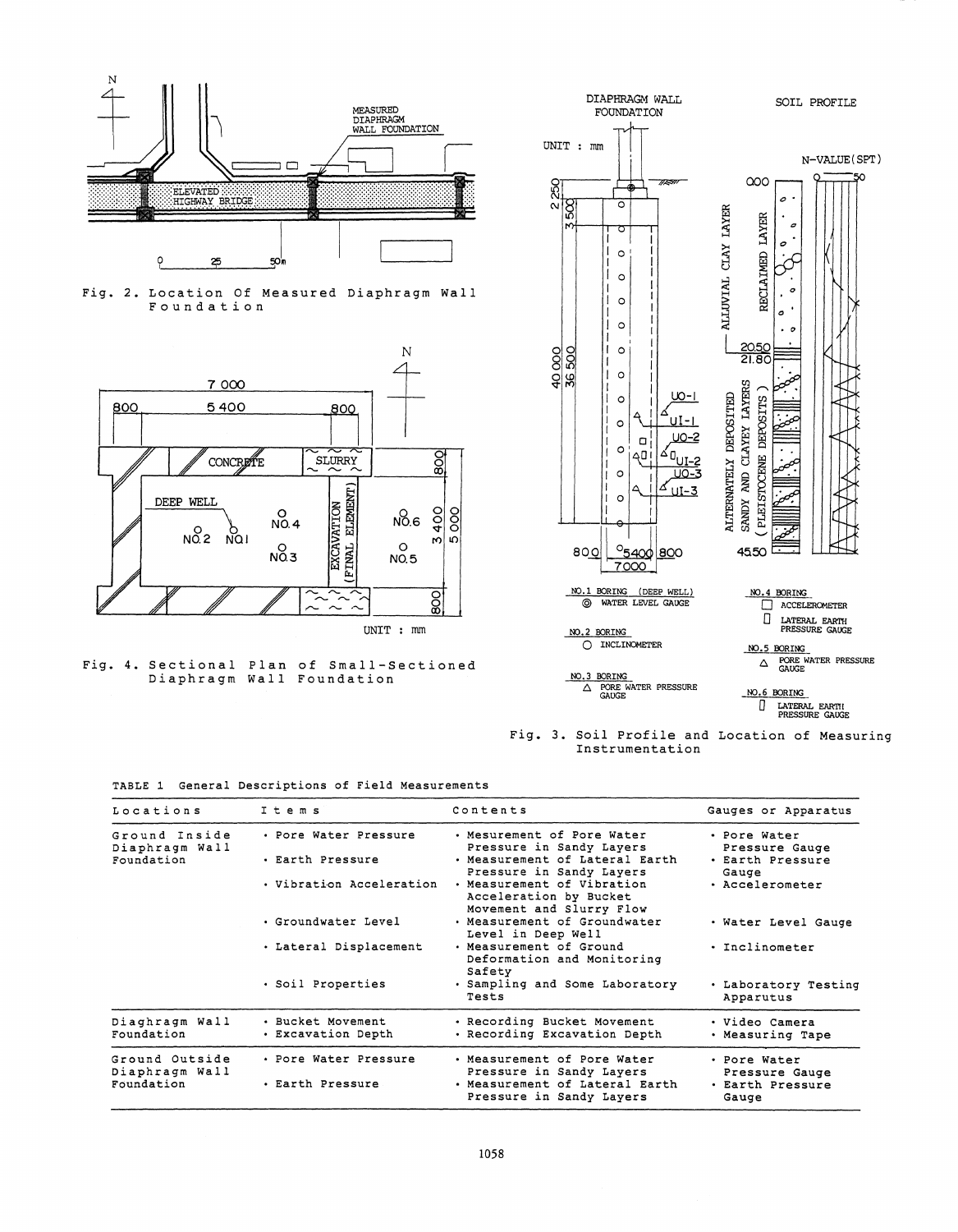the inside ground, a deep well  $(\phi 100 \text{mm})$  is set<br>up as shown in Fig. 4 to dissipate the generated excess pore water pressure. The function of the deep well *is* to control water flow through the well by operating a device of water-cutoff-packer to open or shut. Using this devise, it may be possible to confirm the effectiveness of the deep well as a countermeasure against the trench wall failure.

### RESULTS OF FIELD MEASUREMENTS

#### Pore Water Pressure

The pore water pressure prior to the excavation *is* nearly equal to the static water pressure, and it *is* confirmed that the pore water pressure gauges are duly installed and works well. Fig. 5 schematically illustrates the relationship between the bucket movement and the pore water pressure in the inside ground, together with the vibration acceleration. It *is* seen in this figure that the excess pore water pressure *is*  highly sensitive to the bucket movement. That *is,* it *is* significantly increased by the quick falling of bucket excavator, and then sharply decreased as the bucket reaches the trench bottom. The amplitude of change of the excess pore water pressure during one cycle of the bucket movement reaches the maximum value of about 3.0 tf/m<sup>2</sup>, when the deep well is functioned. Consequently, the great generation of excess pore water pressure may cause the trench wall failure during the construction of the diaphragm wall foundation.

In Fig. 6, the behavior of residual excess pore water pressure *is* illustrated both in the outside and inside grounds. Dissipation of the excess pore water pressure of the inside ground *is* much more delayed than that of the outside ground, because of the enclosing effect of the





small-sectioned diaphragm wall foundation. This residual excess pore water pressure may contribute the trench wall failure through the repeated bucket movements.

It *is* clarified that there is a close relation between the process of construction and the<br>behavior of the pore water pressure, Fig. 7 behavior of the pore water pressure. illustrates the relationship between the excavation depth and the change of excess pore water pressure in the inside ground when the<br>final element is excavated. The pore water final element is excavated.



Fig. 6. Behavior of the Residual Excess Pore Water Pressure



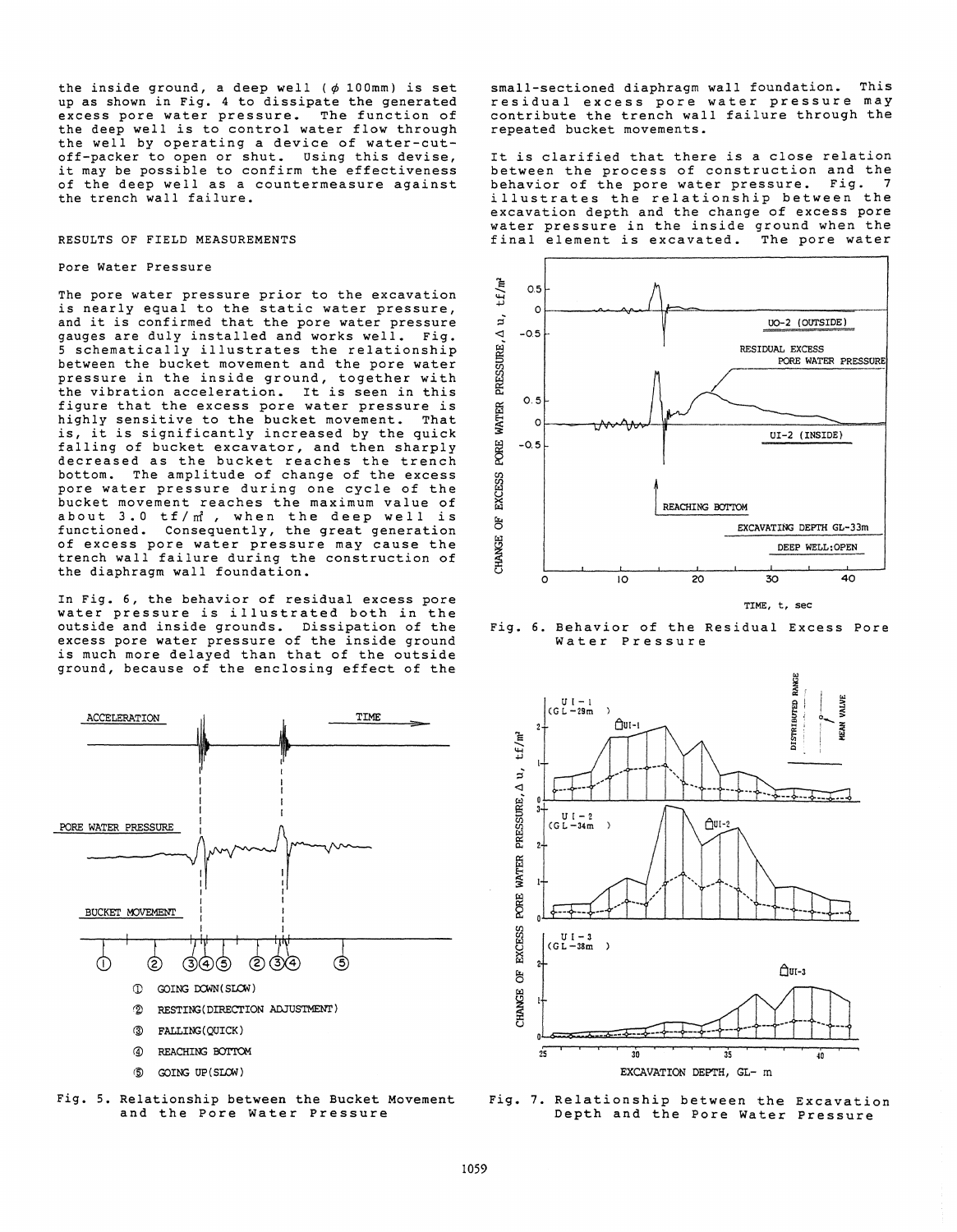pressure gauges are installed in the sandy layers at GL-29 m, -34 m and -38 m which are lain between clayey layers, respectively. The change of the excess pore water pressure  $\Delta$  u in Fig. 7 shows the distributed range with its mean value. All of the three pore water pressure gagues show a greater change of the excess pore water pressure, when the excavation depth passes through the location of pore water<br>pressure gauges. The maximum changes of the pressure gauges. The maximum changes of the excess pore water pressure in each gauge *is*  different, that *is,* OI-2 (GL-34 m) gives the highest value and OI-3 (GL-38 m) the lowest. Such difference may be due to the difference of the dilatancy characteristics of sandy soils, which are separated by the clayey layers. The maximum observed change is around  $3.0$  tf/ m<sup>2</sup>, which is recorded by OI-2.

#### Vibration Acceleration

As shown in Fig. 5, the impact of the bucket movement gives fairly intensive vibration acceleration to the inside ground. The vibration acceleration is measured along such three directions as vertical, north to south and east to west, among which the highest vibration acceleration is observed in east to west. Fig. 8 summarizes the relationship between the excavation depth and the vibration acceleration (east-west direction) in the inside ground. In this figure, the distributed<br>range with the mean value is plotted. The range with the mean value is plotted. depth at which the accelerometer *is* installed *is*  GL-32.5 m. When the excavation depth almost reaches around the depth of GL-31 m to GL-32 m, the vibration acceleration becomes its peak, and the maximum value and the average value are around 300 gal and 100 gal, respectively. The greater the distance from the accelerometer to the point of impact by the bucket becomes, the smaller the measured acceleration.



Fig. 8. Relationship between the Excavation Depth and the Vibration Acceleration



Fig. 9. Distribution of Vibration Acceleration for Three Directions

Fig. 9 shows the distribution of the vibration acceleration for three directions, when the excavation depth is in the zone of GL-31 m to GL-32 m where the greatest acceleration is observed. Greater acceleration generates along<br>the vertical and east-west directions as compared with the north to south direction. This may be because a wall concrete is placed along the north to south direction, as shown in Fig. 4.

#### Groundwater Level

A groundwater level gauge is installed in the deep well in the inside ground and three gauges in the outside ground far from the diaphragm wall foundation. Fig. *1P* shows that the change of the groundwater level with the elapsed time in the inside ground, when the final element is excavated. In this figure, the excavation depth is also indicated. The groundwater is always discharged from the deep well and the watercut-off-packer in the deep well *is* open, to establish the safety of construction work. As previously mentioned, the significant excess pore water pressure generates by the quick<br>bucket falling. And simultaneously the And simultaneously the groundwater level fluctuates remarkably as shown *in* Fig. 10. The amount of change of the groundwater level for one cycle of the bucket movement *is* about 50 em to 60 em. It is seen in this figure that the groundwater level begins to fall at around 12 o'clock on December 21st and shows a sharp drop of about 1 m. It can be confirmed from the behavior"of groundwater level measured at the other points (far from the diaphragm wall foundation) that this drop of the ground water level *is* not due to the